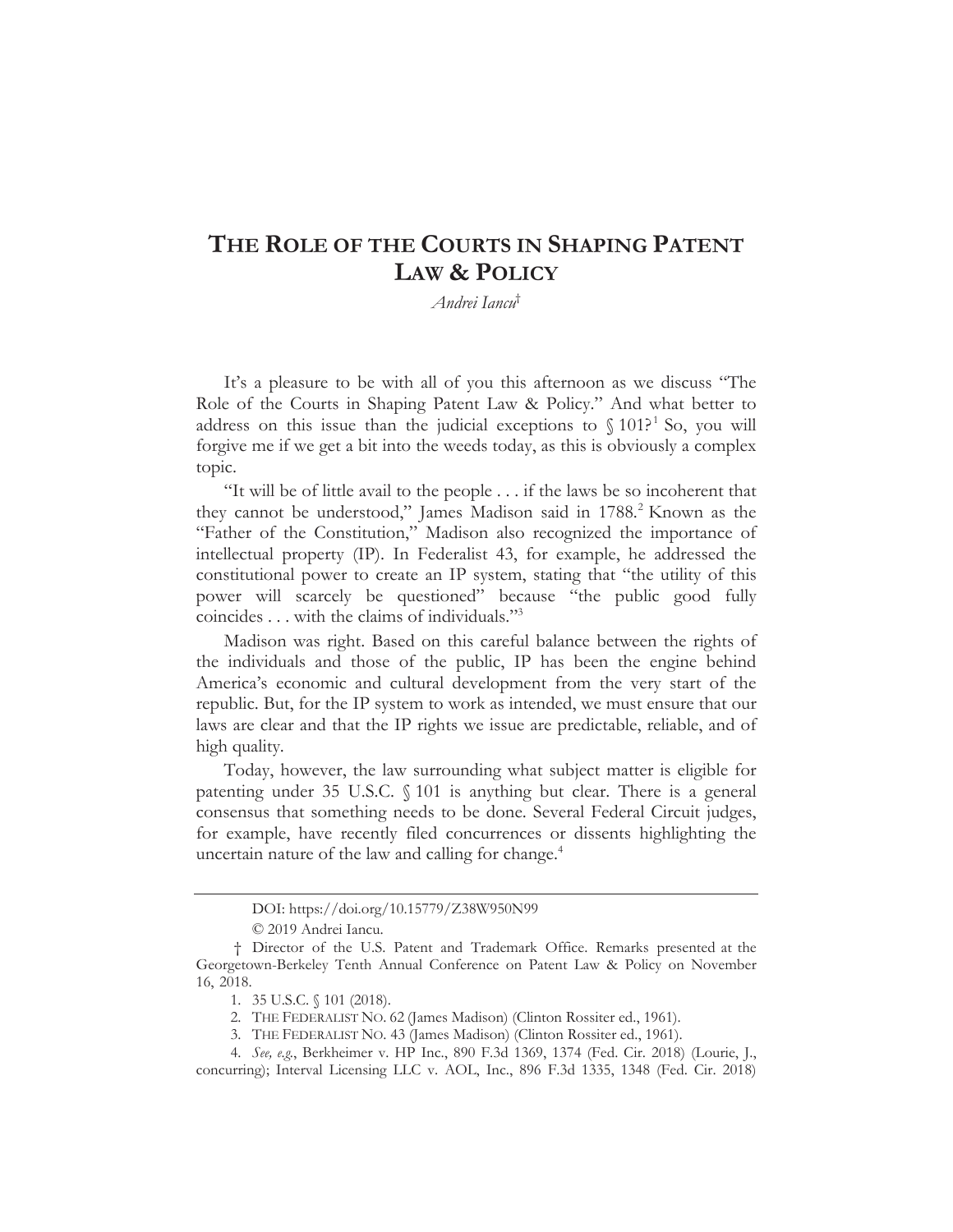In order to "work its way out of what so many in the innovation field consider § 101 problems," Judge Lourie—in an opinion joined by Judge Newman—appealed to a higher authority.<sup>5</sup> "Resolution of patent-eligibility issues requires higher intervention, hopefully with ideas reflective of the best thinking that can be brought to bear on the subject."6

Judge Plager noted that "the state of the law is such as to give little confidence that the outcome is necessarily correct."<sup>7</sup> Given current  $\S$  101 jurisprudence, he explained it is "near impossible to know with any certainty whether the invention is or is not patent eligible."<sup>8</sup> And he concluded that we currently have an "incoherent body of doctrine."9 And Judge Linn said that the abstract idea test is "indeterminate and often leads to arbitrary results."10

Others in the IP community have expressed similar sentiments.<sup>11</sup>

In order to increase the certainty of whether particular subject matter is eligible or not, and to simplify our analysis, the United States Patent and Trademark Office (USPTO) plans to issue guidance to help our examiners and applicants who struggle with these issues every single day.

7. *Interval Licensing*, 896 F.3d at 1348.

10. Smart Sys. Innovations, LLC v. Chi. Transit Auth., 873 F.3d 1364, 1377 (Fed. Cir. 2017) (Linn, J., dissenting in part and concurring in part).

11. *See, e.g.*, Email from Mark K. Dickson, Chair, Am. Bar Ass'n Section of Intellectual Prop. Law, to Hon. Andrei Iancu, Under Sec'y, Commerce for Intellectual Prop. & Dir., U.S. Patent & Trademark Office (Mar. 7, 2019), https://www.uspto.gov/sites/default/files/ documents/eligibility2019comments\_a\_abaipl\_2019mar07.pdf [https://perma.cc/C5S4- R2KV]; Email from Sheldon H. Klein, Am. Intellectual Prop. Law Ass'n (AIPLA), to Hon. Andrei Iancu, Under Sec'y, Commerce for Intellectual Prop. & Dir., U.S. Patent & Trademark Office (Mar. 8, 2019), https://www.uspto.gov/sites/default/files/documents/ eligibility2019comments\_a\_aipla\_2019mar08.pdf [https://perma.cc/65AE-8BCT]; Email from Henry Hadad, President, Intellectual Prop. Owners Ass'n (IPO), to Hon. Andrei Iancu, Under Sec'y, Commerce for Intellectual Prop. & Dir., U.S. Patent & Trademark Office (Mar. 8, 2019), https://www.uspto.gov/sites/default/files/documents/eligibility2019comments \_a\_ipo\_2019mar08.pdf [https://perma.cc/BR9N-RDBS]; *see also, e.g.*, Judge Paul Michel, *Is 2019 the Year Clarity Returns to Section 101? Judge Paul Michel Is Hopeful*, IPWATCHDOG (Jan. 24, 2019), https://www.ipwatchdog.com/2019/01/24/2019-year-clarity-returns-section-101 judge-paul-michel-hopeful/id=105566/ [https://perma.cc/33DX-L9E3] ("[T]he current Section 101 is inherently unclear and therefore could not be consistently administered by patent examiners and judges, much less juries.").

<sup>(</sup>Plager, J., concurring in part and dissenting in part); Smart Sys. Innovations, LLC v. Chi. Transit Auth., 873 F.3d 1364, 1376 (Fed. Cir. 2017) (Linn, J., dissenting in part and concurring in part).

<sup>5.</sup> *Berkheimer*, 890 F.3d at 1374.

<sup>6.</sup> *Id.* at 1376.

<sup>8.</sup> *Id.*

<sup>9.</sup> *Id.*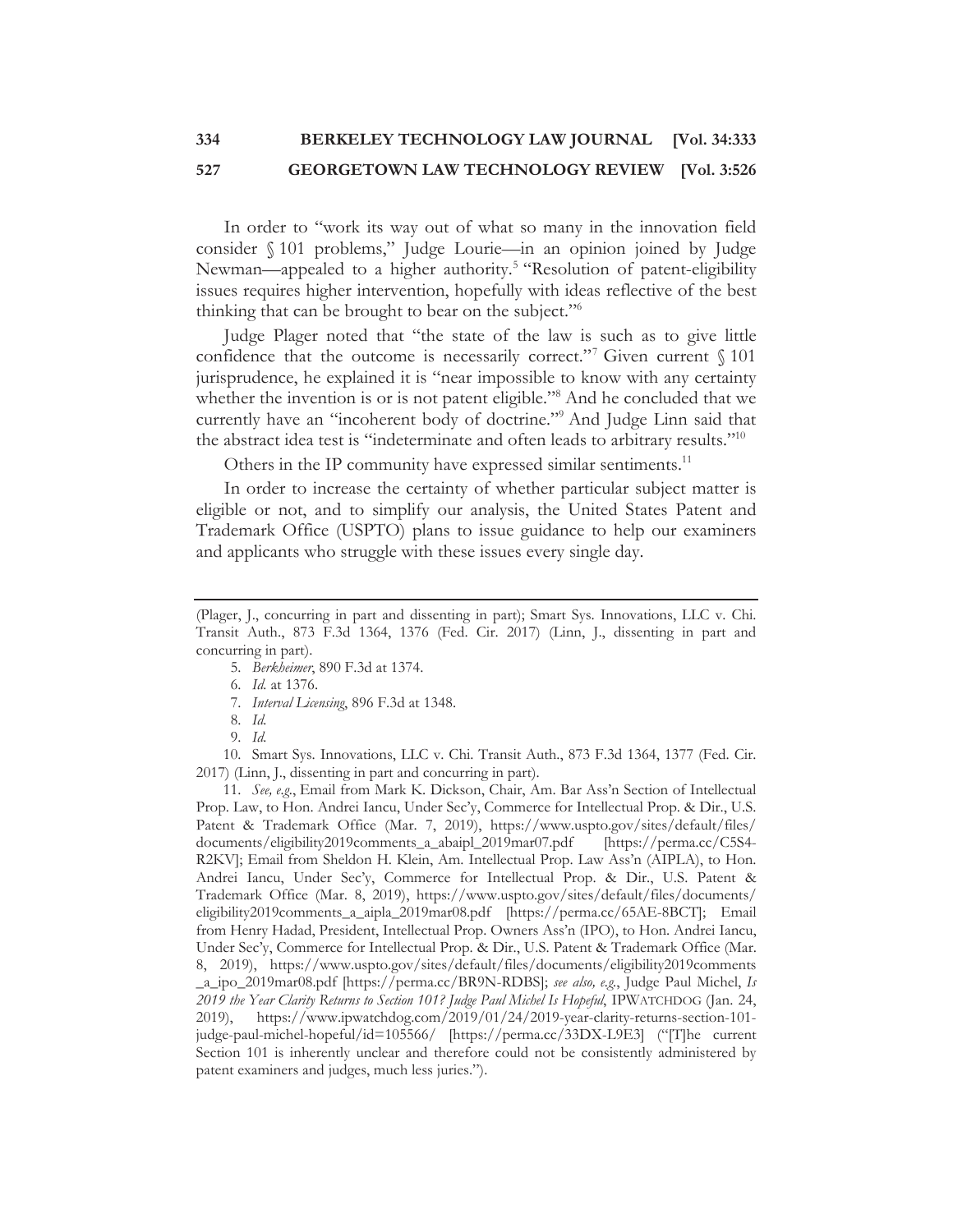#### **2019] THE ROLE OF THE COURTS BTLJ 335**

As a matter of fact, many of you know that we have already issued two new guidance memos to our examiners on § 101: the first dealing with the "conventionality" analysis in the second step of the *Mayo*/*Alice* framework and the second regarding "method of treatment" claims.<sup>12</sup>

Our data shows that these two memos have already had a positive impact on § 101 analysis during examination. But much more work needs to be done, especially with respect to step one of *Alice*/*Mayo*. And this is what our forthcoming guidance aims to do.

We start with a principle articulated by Judge Giles Rich in 1979. He said that problems can arise due to the "unfortunate . . . though clear commingling of distinct statutory provisions which are conceptually unrelated, namely, those pertaining to the categories of invention in § 101 which may be patentable, and to the conditions for patentability demanded by the statute."<sup>13</sup>

In other words, and pursuant to the Patent Act of 1952, we should keep invalidity rejections in their own lanes. If something is not novel or is obvious, we should invalidate it under  $\setminus$  102 or  $\setminus$  103. If something is indefinite, or too broad to be fully enabled or described, we should invalidate it under § 112. We have decades of case law from the courts and decades of experience at the USPTO examining millions of patent applications which guide us in our §§ 102, 103, and 112 analyses. People know these standards and know how to apply these well-defined statutory requirements.

The genius of the 1952 Patent  $Act^{14}$  was that it clearly categorized the conditions for patentability in addition to, and separate from, the categories of invention. But some recent § 101 findings seem to mix them all up again. As Judge Rich cautioned, this "may lead to distorted legal conclusions."15 So, I propose that we stop commingling patent eligibility, on one hand, with the conditions for patentability, on the other.

<sup>12.</sup> *See* Memorandum from Robert W. Bahr, Deputy Comm'r for Patent Examination Policy to the Patent Examining Corps on Changes in Examination Procedure Pertaining to Subject Matter Eligibility, Recent Subject Matter Eligibility Decision (*Berkheimer v. HP, Inc.*) (Apr. 19, 2018), https://www.uspto.gov/sites/default/files/documents/memo-berkheimer-20180419.PDF [https://perma.cc/ZB4N-GE2M]; Memorandum from Robert W. Bahr, Deputy Comm'r for Patent Examination Policy to the Patent Examining Corps on Recent Subject Matter Eligibility Decision: *Vanda Pharmaceuticals Inc. v. West-Ward Pharmaceuticals* (June 7, 2018), https://www.uspto.gov/sites/default/files/documents/memo-vanda-2018 0607.PDF [https://perma.cc/8PQ4-54PL].

<sup>13.</sup> *In re* Bergy, 596 F.2d 952, 959 (C.C.P.A. 1979).

<sup>14.</sup> Act of July 19, 1952, Pub. L. 593, 66 Stat. 792 [hereinafter 1952 Patent Act].

<sup>15</sup>*. Bergy*, 596 F.2d at 959.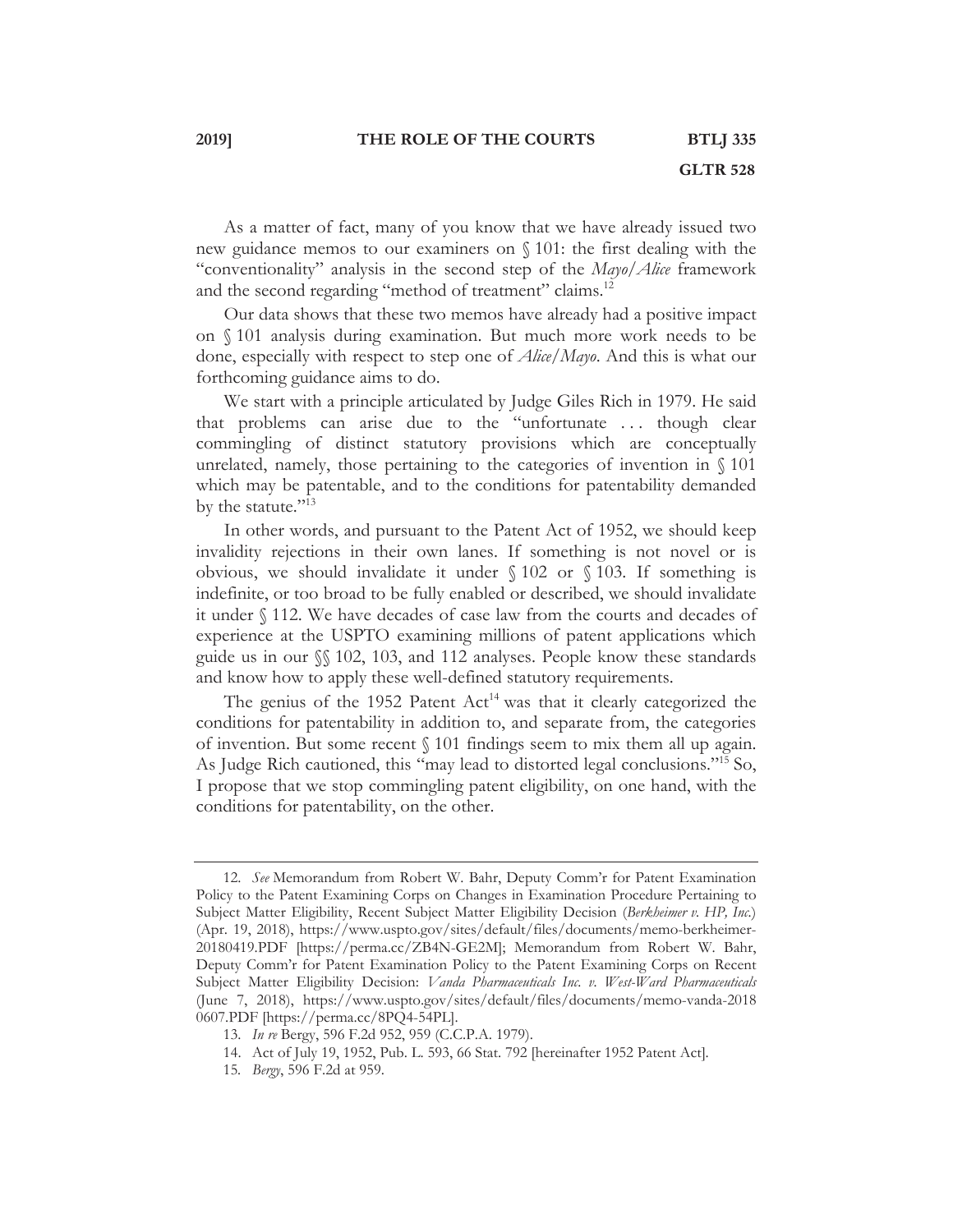Section 101 is about the eligibility of subject matter. To that end, the judicial exceptions should address categories of subject matter that are not eligible per se, or on their own, no matter how inventive or well-claimed they are.

We don't need  $\S$  101 to address other problems with the claims. We have §§ 102, 103, and 112 for that purpose.

The exceptions to  $\sqrt{101}$  are judicially created. In the spirit of judicial restraint, let's apply them only where we have to.

For example, a pure discovery of nature, like gravity or electromagnetism, is per se not eligible, no matter how perfectly drafted the claims might be. This is an example of a subject matter issue. The category itself is problematic, and that cannot be addressed by §§ 102, 103, and 112. In other words, even if the applicants are the very first to have discovered gravity or electromagnetism, and there is zero published prior art, and even if they describe the principle in great detail and claim it well enough to satisfy all § 112 requirements perfectly, even then, the Supreme Court has told us that we should still not issue a patent on the principle itself.<sup>16</sup>

This is an example where a judicial exception to § 101 is arguably necessary under current law. The question then becomes, what are all such categories where a judicial exception to § 101 is necessary?

The Supreme Court has told us that, other than natural phenomena and laws of nature, the only other exception is "abstract ideas."<sup>17</sup> But what exactly are these prohibited "abstract ideas"?

After detailed studies of all relevant cases, and based on our extensive experience at the USPTO, it appears to us that "abstract ideas" can be synthesized to fall into the following three categories:

Mathematical concepts like mathematical relationships, formulas, and calculations.18

Certain methods of organizing human interactions, such as fundamental economic practices; commercial and legal interactions; managing

<sup>16.</sup> *See* Gottschalk v. Benson, 409 U.S. 63, 67 (1972) (citing Le Roy v. Tatham, 55 U.S. 156, 175 (1852)); *see also* 2019 Revised Patent Subject Matter Eligibility Guidance, 84 Fed. Reg. 4 (Jan. 7, 2019), https://www.govinfo.gov/content/pkg/FR-2019-01-07/pdf/2018- 28282.pdf [https://perma.cc/584S-98HX] [hereinafter 2019 Guidelines].

<sup>17.</sup> *See* Alice Corp. Pty. Ltd. v. CLS Bank Int'l, 573 U.S. 208, 217–19 (2014) (citing Mayo Collaborative Servs. v. Prometheus Labs., Inc., 566 U.S. 66, 67 (2012)).

<sup>18.</sup> *See, e.g.*, Bilski v. Kappos, 561 U.S. 593, 611 (2010) ("The concept of hedging . . . reduced to a mathematical formula . . . is an unpatentable abstract idea."); Diamond v. Diehr, 450 U.S. 175, 191 (1981); Parker v. Flook, 437 U.S. 584, 594 (1978).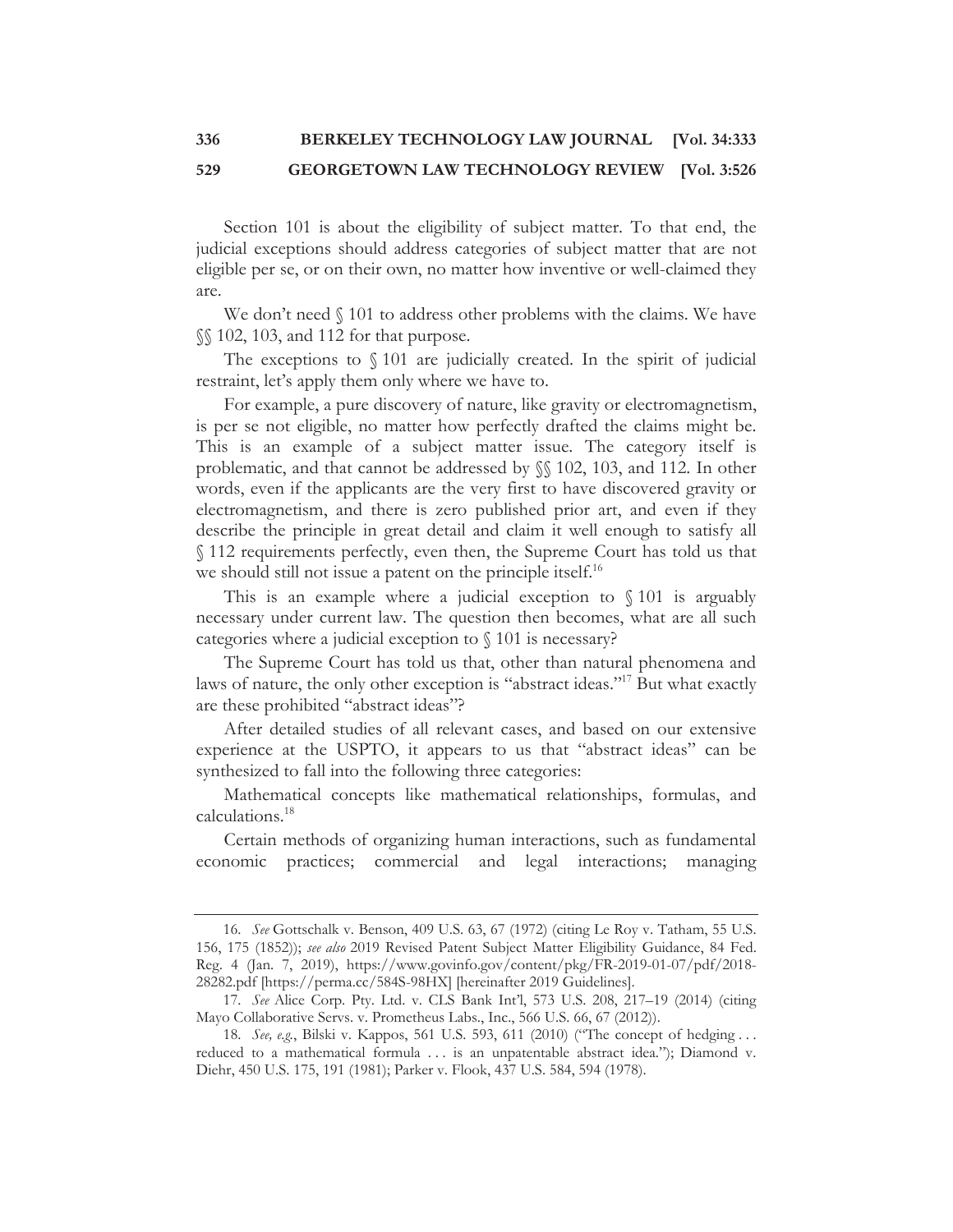relationships or interactions between people; and advertising, marketing, and sales activities.<sup>19</sup>

Mental processes, which are concepts performed in the human mind, such as forming an observation, evaluation, judgment, or opinion.<sup>20</sup>

Specifying the prohibited categories is important, at least for the sake of predictability, so that the public can invent, invest, and transact business with increased confidence.

And again, these are categories of subject matter that are not eligible per se, or on their own, irrespective of how inventive or well-claimed they are. That is, regardless of how novel and well-described Newton's calculus may have been, it is still not patentable by itself. Same with hedging or escrow transactions, as in *Alice*<sup>21</sup> and *Bilski*.<sup>22</sup> On their own, this subject matter can be thought of as abstract. Perhaps "inherently" abstract, some might say.

It is important to contrast these categories that the Supreme Court has told us are inherently prohibited on one hand, with examples where subject matter could be eligible on the other.

We are all currently grappling with the eligibility of all sorts of technology, from things like toys that communicate with one another to computer virus screening, from computer databases to methods of treating various diseases. Now I am not expressing any view as to the ultimate validity of any particular claims drawn to these technologies. Such claims, if they are actually "directed to" math or laws of nature or some other matter that the Supreme Court said is per se ineligible, might perhaps fail under  $\S 101$ <sup>23</sup>

But without more, why would such technology be deemed as ineligible by itself? The Supreme Court has never held such technology, by itself, to be prohibited. And why should it be?

<sup>19.</sup> *See, e.g.*, *Alice*, 573 U.S. at 219–20 (concluding that use of a third party to mediate settlement risk is a "fundamental economic practice" and thus an abstract idea); *Bilski*, 561 U.S. at 611–12.

<sup>20.</sup> *See, e.g.*, Intellectual Ventures I LLC v. Symantec Corp., 838 F.3d 1307, 1318 (Fed. Cir. 2016) (''[W]ith the exception of generic computer-implemented steps, there is nothing in the claims themselves that foreclose them from being performed by a human, mentally or with pen and paper.''); Mortg. Grader, Inc. v. First Choice Loan Servs. Inc., 811 F.3d. 1314, 1324 (Fed. Cir. 2016) (holding that computer-implemented method for ''anonymous loan shopping'' was an abstract idea because it could be ''performed by humans without a computer'').

<sup>21.</sup> *Alice*, 573 U.S. at 219–20.

<sup>22.</sup> *Bilski*, 561 U.S. at 611.

<sup>23.</sup> *Alice*, 573 U.S. at 217 (citing *Mayo*, 566 U.S. at 77); *see also* 2019 Guidelines, *supra* note 16, at 1.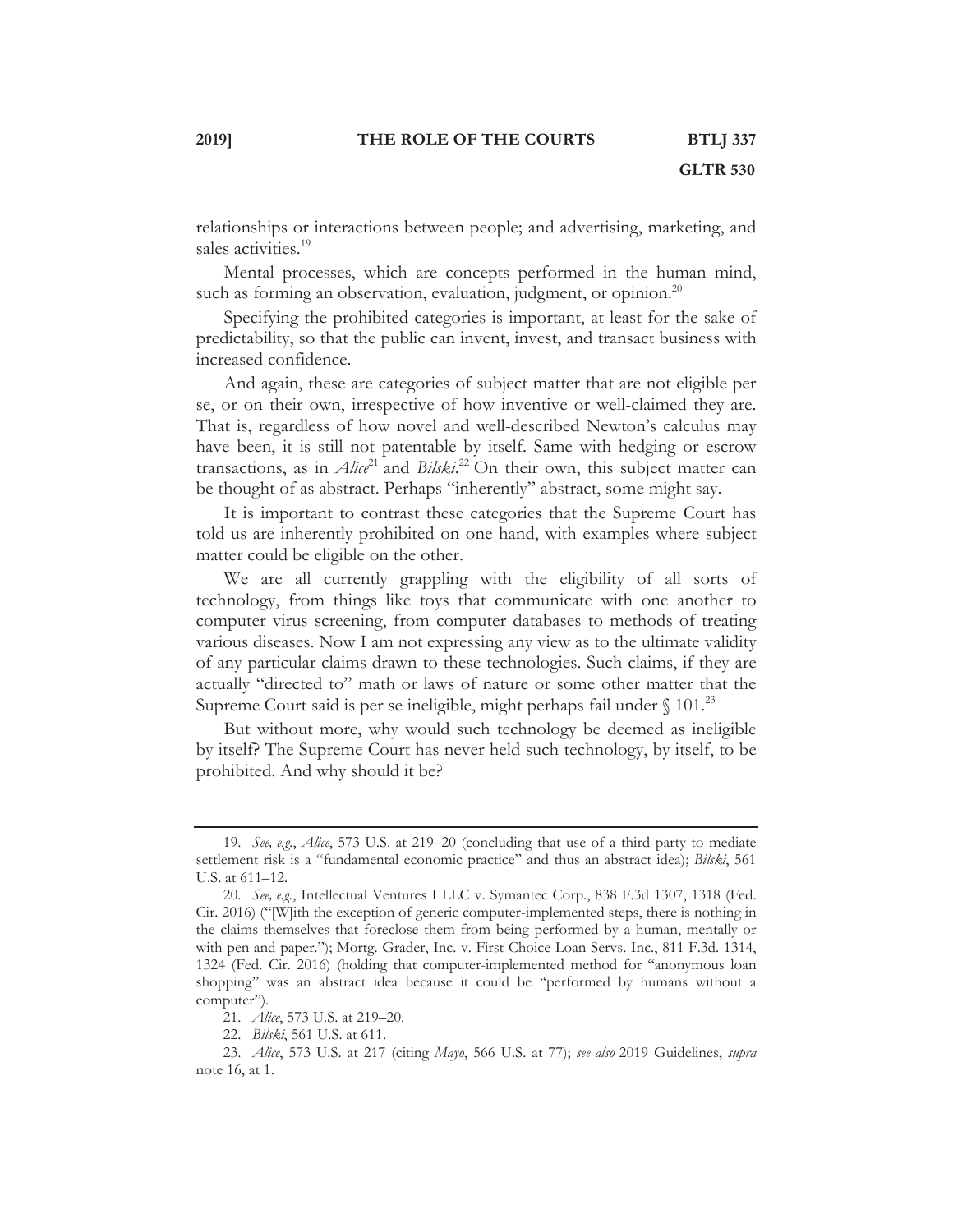If claims drawn to such matter are novel and nonobvious, and if they are enabled, well-described and definite, I suspect most would agree that they could be patentable. For example, wouldn't we tend to think that toys that communicate with each other might be patentable—if new, nonobvious, definite, well-described, and the like?

This is in stark contrast to the categories the Supreme Court has identified as per se ineligible, such as math, fundamental economic principles, or mental processes. Those categories, by themselves, are ineligible for patenting regardless of how novel, nonobvious, well-described, or wellclaimed they might be.

Of course, as I mentioned, claims drawn to other technologies could actually turn out to be ineligible—if they are ultimately "directed to" matter that is per se ineligible. For example, they might contain math and not much more. But if that is the case, we should so specify in our rejections and identify exactly what matter prohibited by the Supreme Court makes the claim ineligible—math, mental processes, economic practices, etc.

Or, perhaps the real problem with the claim is that it really is vague, unsupported, or impermissibly result-oriented. If so, we should probably reject it under § 112 as appropriate. Or, perhaps the claim is too broad and recites only well-known matter. If so, we should probably reject it under § 102 or § 103.

But by themselves (per se), the Supreme Court has not found these other technologies to be prohibited.

Some believe that recent Supreme Court decisions have left us no choice but to consider the applicability of judicial exceptions to a vast array of technology.24 Perhaps. But before reaching a final conclusion on this, let us all consider it again with fresh eyes.

And as we do so, we should heed Justice Thomas's warning to "tread carefully in construing this exclusionary principle lest it swallow all of patent law."<sup>25</sup> Because, as the Court correctly recognized, "at some level, 'all inventions ... embody, use, reflect, rest upon, or apply laws of nature, natural phenomena, or abstract ideas.' "26

And the fact is, after more than 200 years of Supreme Court precedent regarding § 101 and its predecessors, the Court so far has arguably only identified the few categories I described above as per se ineligible. Why go

<sup>24.</sup> *See, e.g.*, Athena Diagnostics v. Mayo Collaborative Servs., LLC, 915 F.3d 743, 753 n.4 (2019).

<sup>25.</sup> *Alice*, 573 U.S. at 217 (citing *Mayo*, 566 U.S. at 77).

<sup>26.</sup> *Id.* (quoting *Mayo*, 566 U.S. at 71).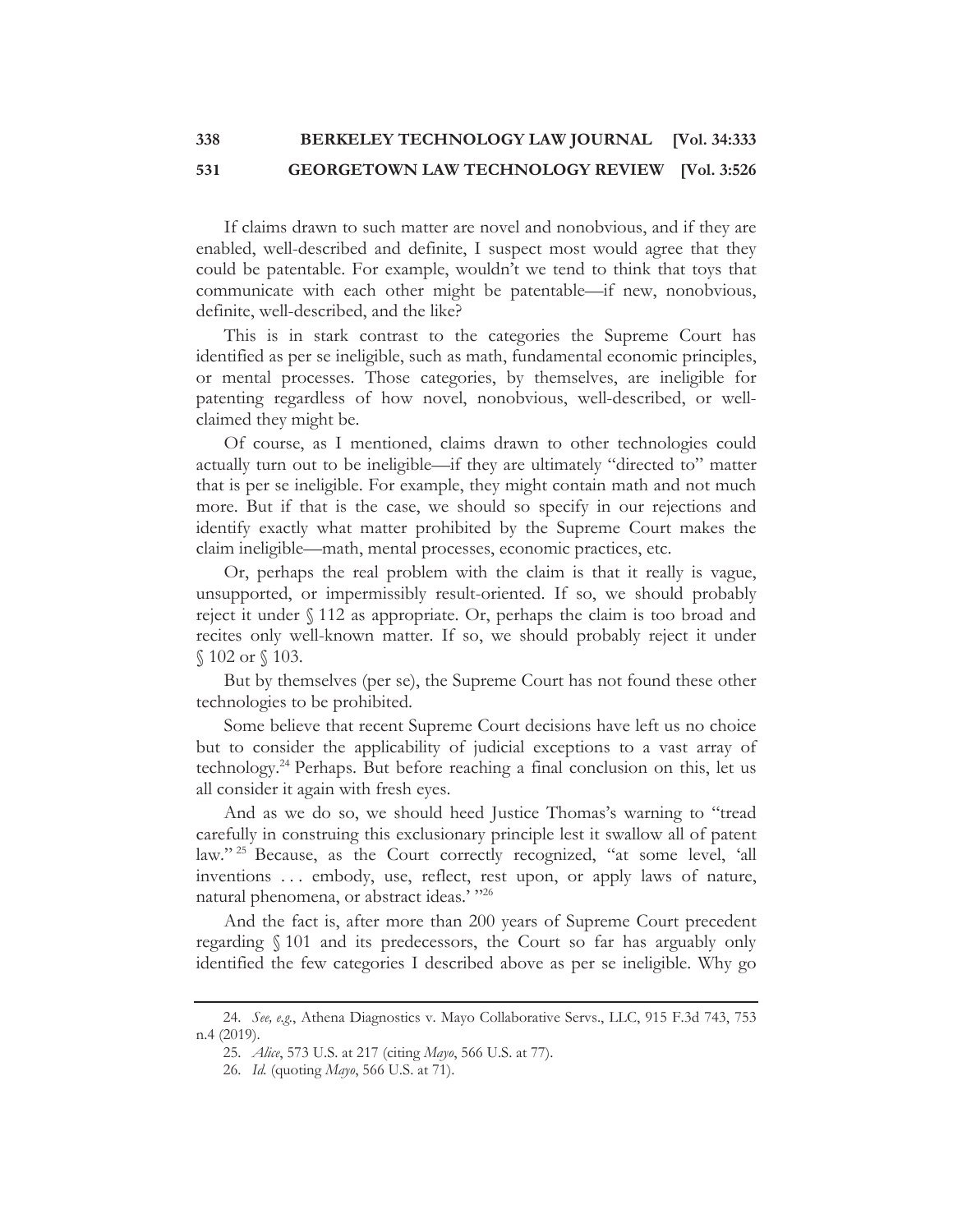#### **2019] THE ROLE OF THE COURTS BTLJ 339**

beyond these, especially where we don't have to, given the availability of §§ 102, 103, and 112?

Section 101 itself lists four broad categories for patentable subject matter: process, machine, manufacture, and composition of matter. <sup>27</sup> These categories have not substantively changed since our founders wrote them into the Patent Act of 1793.<sup>28</sup>

The Supreme Court has often noted just how broad the statutory language is with regard to the scope of subject matter eligible for patent protection: "In choosing such expansive terms ... Congress plainly contemplated that the patent laws would be given wide scope."<sup>29</sup> This is because, the Court stated, "ingenuity should receive a liberal encouragement."30

In contrast, the Court's judicial exceptions are specific, and the Court itself cautioned us to "tread carefully"—in other words, not to apply the exceptions liberally—"lest we swallow all of patent law."<sup>31</sup>

Indeed, the Supreme Court has made it clear that the judicial exceptions are only meant to cover the "basic tools of scientific and technological work."32 And the only such basic tools the Court has identified over time appear to be the ones I mentioned above.

In other words, the Supreme Court has never stated that talking toys or a myriad of other applied technologies—by themselves—are "basic tools of scientific and technological work." Indeed, there is no reason to think they might be because—as with most technologies—by themselves, they are merely applications of such "basic tools."

In fact, the Court's jurisprudence taken as a whole makes it clear that a practical application of otherwise excluded subject matter is eligible. The Supreme Court has drawn a clear line that separates mere principles (or "basic tools") on one hand, from practical applications of such principles on the other.<sup>33</sup>

<sup>27. 35</sup> U.S.C. § 101 (2018).

<sup>28.</sup> Act of Feb. 21, 1793, ch. 11, 1 Stat. 318 (1793).

<sup>29.</sup> Diamond v. Chakrabarty, 447 U.S. 303, 308 (1980).

<sup>30.</sup> *Id.* (quoting THOMAS JEFFERSON, 5 WRITINGS OF THOMAS JEFFERSON 75–76 (Washington ed., 1871)).

<sup>31.</sup> *See Alice*, 573 U.S. at 217.

<sup>32.</sup> *See, e.g.*, Gottschalk v. Benson, 409 U.S. 63, 67 (1972); *Mayo*, 566 U.S. at 71 (citing *Benson*, 409 U.S. at 67); Ass'n for Molecular Pathology v. Myriad Genetics, Inc., 569 U.S. 576, 576 (2013) (citing *Mayo*, 566 U.S. at 71); *Alice*, 573 U.S. at 216 (citing *Myriad*, 569 U.S. at 576).

<sup>33.</sup> *See Alice*, 573 U.S. at 216; *Mayo*, 566 U.S. at 71.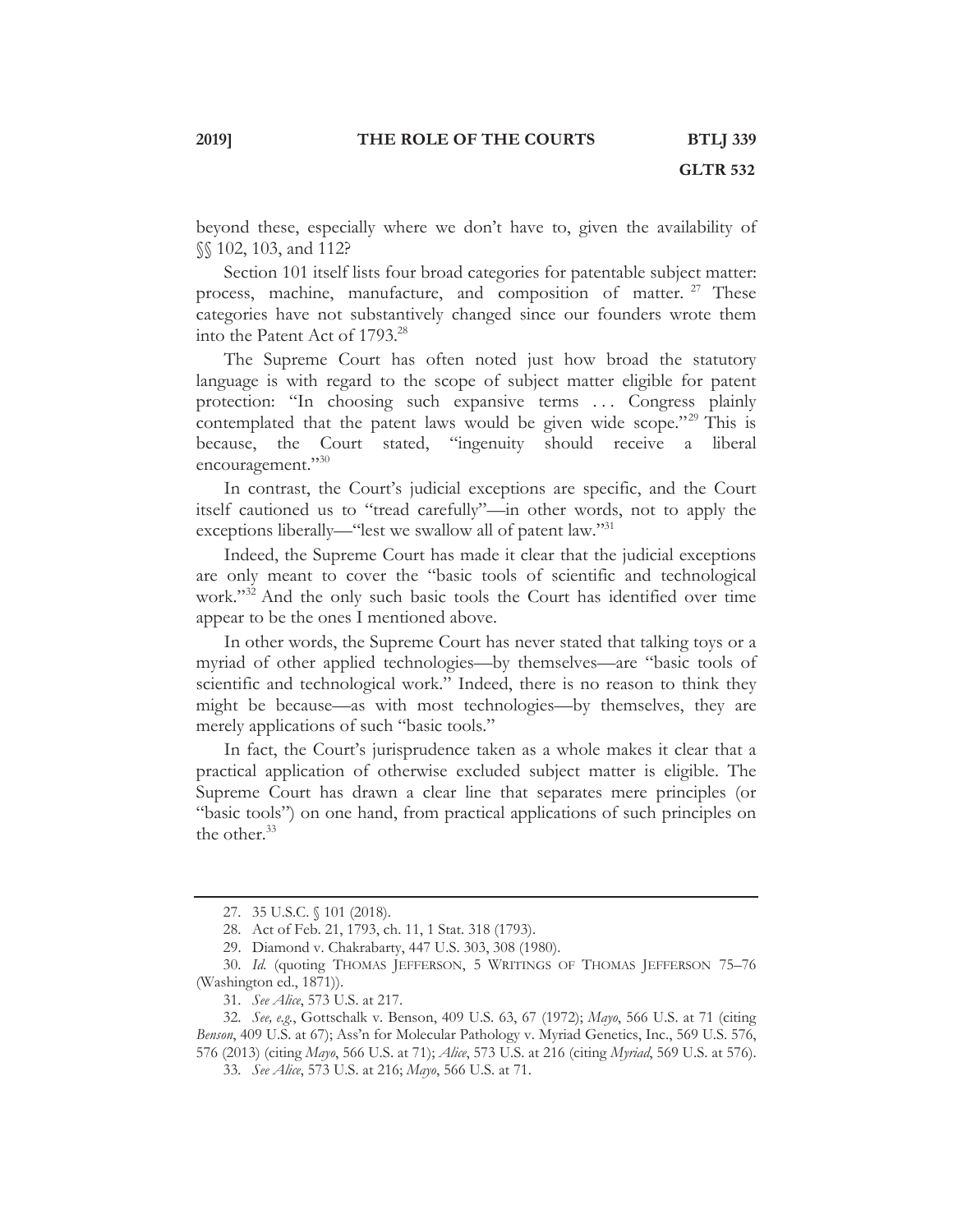So, for example, for the purpose of § 101, we should be able to differentiate between electromagnetism itself on one hand, and toys that communicate with each other using electromagnetic signals on the other.

Over time, the Supreme Court has reiterated this concept. For example, in 1852 in *Le Roy v. Tatham*, the Court said that "a new property discovered in matter, when practically applied in the construction of a useful article of commerce or manufacture, is patentable."<sup>34</sup>

One hundred and twenty-nine years later, in *Diamond v. Diehr*, the Court repeated that "an application of a law of nature or mathematical formula to a known structure or process may well be deserving of patent protection."<sup>35</sup> And most recently, in *Alice*, the Court explained that "applications of such concepts to a new and useful end  $\dots$  remain eligible for patent protection."<sup>36</sup>

In other words, if the claim integrates the excluded subject matter into a practical application of that matter, then the claim should be eligible. Such a claim is not on the excluded matter itself. Or, in the words of the *Alice*/*Mayo* line of cases, it should not be interpreted as being "directed to" the prohibited subject matter.

Furthermore, a practical application of otherwise excluded matter is not "directed to" that matter because, among other things, it does not substantially preempt the excluded subject matter itself. Such patents arguably only cover the particular applications claimed. And in any event, any defect in claiming with respect to such practical applications can be addressed with the patentability statutes: §§ 102, 103, and 112.

In short, I think that we can overcome the current  $\S 101$  morass if we carefully follow Supreme Court precedent, if we don't allow the judicial exceptions to swallow the entire statute, and if we allow the rest of the statutes (§§ 102, 103, 112) to do the work they were meant to do.

So, we at the USPTO are preparing revised guidance along these lines. In particular, our guidance will categorize the judicial exceptions and clearly instruct examiners on how to apply them.

Under the first step of the proposed guidance, examiners would first look to see if the claims fall within the four statutory categories: process, machine, manufacture, or composition of matter. This is not new—we always do this.

If so, examiners then determine if the claims recite subject matter within one of the judicial exceptions, categorized as I just described. (This is the

<sup>34. 55</sup> U.S. 156, 176 (1852).

<sup>35.</sup> Diamond v. Diehr, 450 U.S. 175, 187 (1981) (emphasis omitted).

<sup>36.</sup> *Alice*, 573 U.S. at 217 (citing *Benson*, 409 U.S. at 67) (internal quotations omitted).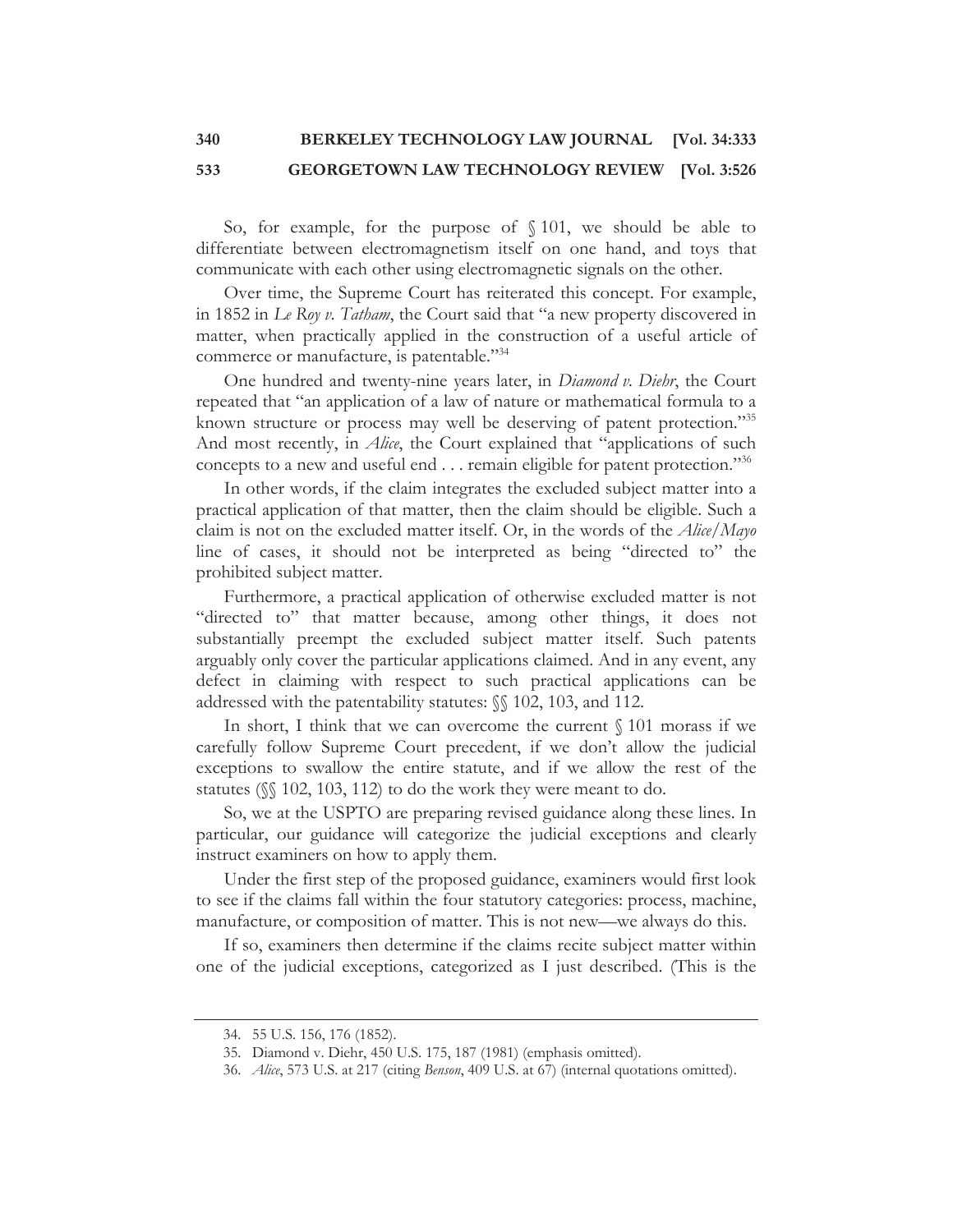new approach.) If the claims at issue do not recite subject matter falling into one of these categories, then the § 101 analysis is essentially concluded, and the claim is deemed patent eligible. If an examiner does not find subject matter within the disallowed categories, then he or she can move on to considering the other conditions for patentability.

However, if the claims do recite subject matter in one of the excluded categories, the Supreme Court demands more analysis. Specifically, the Court instructed us that in such cases, we need to decide whether the claims are "directed to" the excluded categories. $37$  To that end, examiners would assess whether the claims integrate the exception into a practical application of the otherwise excluded material.<sup>38</sup> If so, the claim passes the  $\sqrt{101}$  test, and the eligibility analysis is concluded.

It is important to note what is not a "practical application." For example, mere performance of excluded subject matter, like math or fundamental economics, on a general-purpose computer is not a practical application, as we learned at least in the *Benson*, <sup>39</sup> *Bilski*, <sup>40</sup> and *Alice*<sup>41</sup> cases. Likewise, insignificant post-solution activity by itself does not create a practical application. Our guidance and training materials will specify these and other such examples.

Furthermore, as stated previously, the examination does not conclude merely because we overcome § 101; we must still examine for patentability under  $\sqrt{\ }$  102, 103, and 112. Indeed, we also plan to issue shortly enhanced guidance for the treatment of § 112 in certain circumstances. So, for claims that do pass § 101 because they don't recite subject matter in a defined excluded category or integrate the exception subject matter into a practical application, we can rest assured that other sections of the code should still prevent a patent from issuing if the claim is obvious, not novel, not enabled, or indefinite.

In sum, our proposed guidance is meant to simplify the  $\S$  101 analysis by synthesizing controlling case law and providing greater clarity for the majority of cases that come before us. And we are in dire need of clarity and simplification. I hope other authorities will join in helping us achieve this goal. For when it comes to the role of the courts in shaping patent law and policy (the theme for this conference), there can hardly be a more significant

<sup>37.</sup> *Id.* (citing *Mayo*, 566 U.S. at 77).

<sup>38.</sup> *Id.*; *see also* 2019 Guidelines, *supra* note 16, at 50–51.

<sup>39.</sup> *Benson*, 409 U.S. 63.

<sup>40.</sup> Bilski v. Kappos, 561 U.S. 593 (2010).

<sup>41.</sup> *Alice*, 573 U.S. 218.